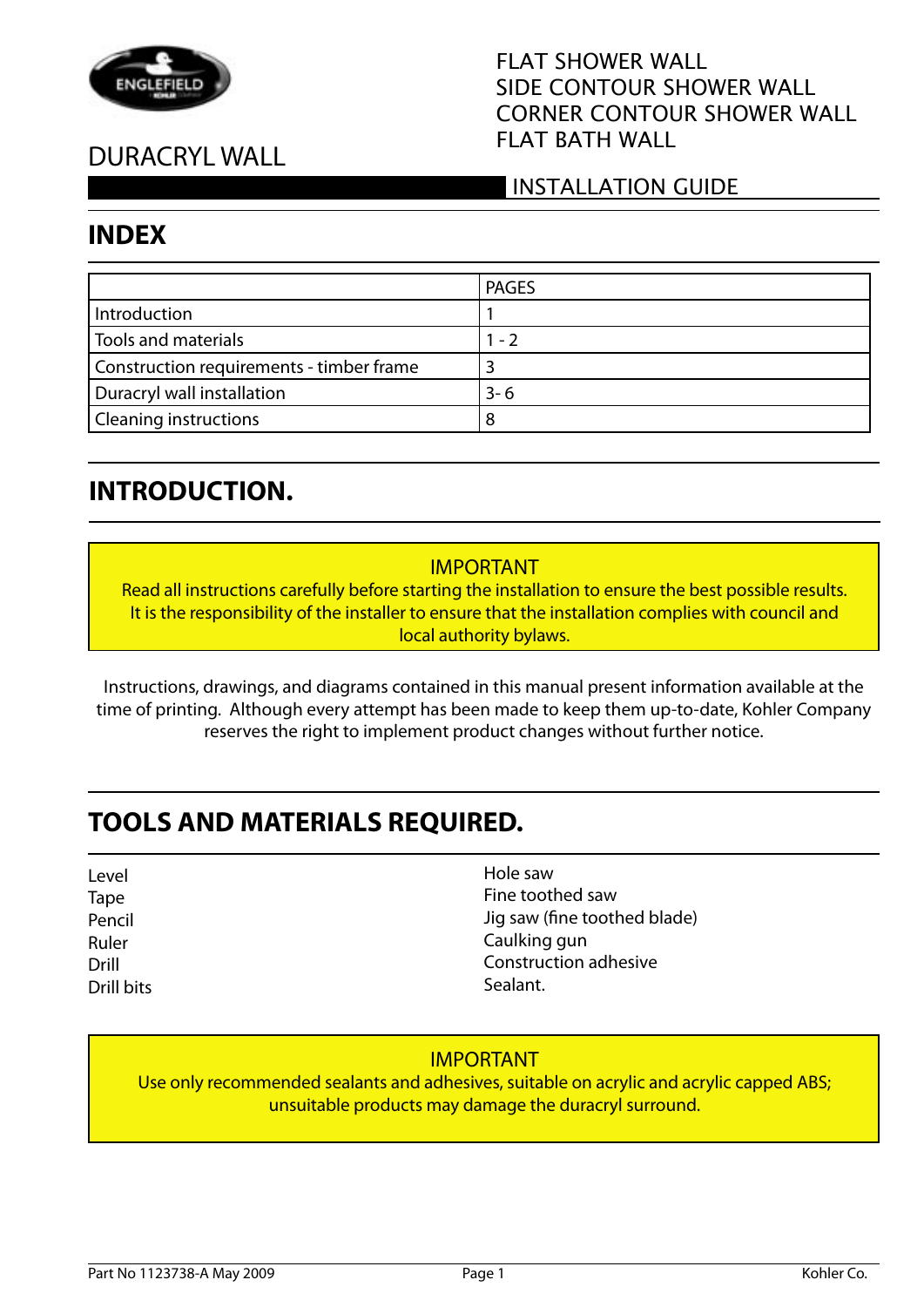# **TOOLS AND MATERIALS REQUIRED.**

The recommended adhesive and sealant is:

**Sika Shower Bond** -to adhere the acrylic shower liner to the wall**.** Usage:

• 3 cartridges for 2 sided wall liners

• 4 cartridges for 3 sided wall liners

**Sika Silaflex NG ( White)** - to seal the acrylic shower liner to shower tray.

These are available in separate Adhesive and Sealants Packs. For stockists phone 0800 100 382.

Each Pack contain enough adhesive and sealant for a complete white or metallic shower enclosure:

**• 16520A-0** Adhesive & sealant combo pack - 2 sided shower & bath acrylic wall liner for **white** framed showers.

**• 16521A-SHP** Adhesive & sealant combo pack - 2 sided shower acrylic wall liner for **metallic** framed showers.

**• 16522A-0** Adhesive & sealant combo pack - 3 sided shower acrylic wall liner for **white** framed showers.

**• 16523A-SHP** Adhesive & sealant combo pack - 3 sided shower acrylic wall liner for **metallic** framed showers.



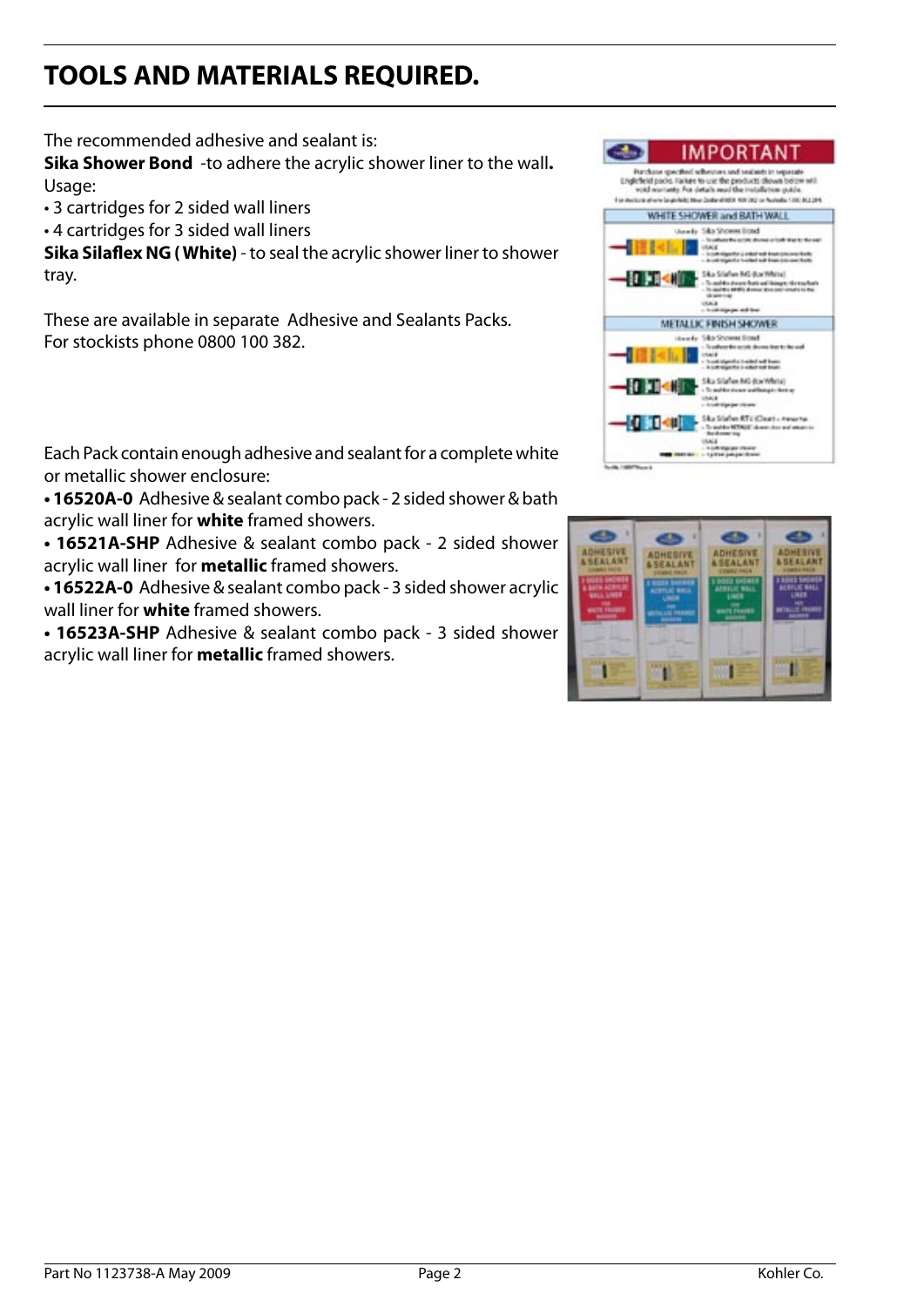## **CONSTRUCTION REQUIREMENTS - TIMBER FRAME**

For shower, identify the type of installation required and construct timber frame in accordance with the dimensions detailed on the back of the tray carton.

Determine where the centre of the drain hole will  $he$ 

Where the drain is likely to coincide with a joist, ensure trimmers are used to create a space beneath the floor to accommodate an Easy Clean Trap or Hi Flow Waste.

Typical timber frame is shown on the right hand side.

For bath tub, timber frame detailed in the installation guide supplied with the product.

Fix wall lining to studs.

Wall lining must be double nailed or screwed at 200 mm centres minimum.

Wall lining surface must be flat and plumb, the corner must be square.





## **DURACRYL WALL INSTALLATION**

#### DRILLING AND CUTTING DURACRYL

DRILLING: Small holes can be drilled with a twist drill, but the cutting edge MUST be backed off with an oil stone (the sharp edge dulled). Large holes must be drilled with a hole saw. Maximum drill size : 12 mm. Drill speeds : 6 mm x 1800 RPM ; 12 mm x 900 RPM.

CUTTING: If for any reason the Duracryl requires cutting, use a fine tooth hacksaw and proceed with caution.

Edges can be smoothed with a second-cut file and medium-fine sandpaper. If the surface of the Duracryl should happen to be damaged, it can be restored by polishing with an abrasive cleaner such as Meguiars Mirror Glaze 28 All metal polish or 3M Marine "one step" painted aluminium cleaner and wax.

TOOLS REQUIRED Tape measure Soft Pencil Drill Caulking gun Hole saw Drill bits Fine toothed saw Spirit level Jig saw (fine toothed blade)

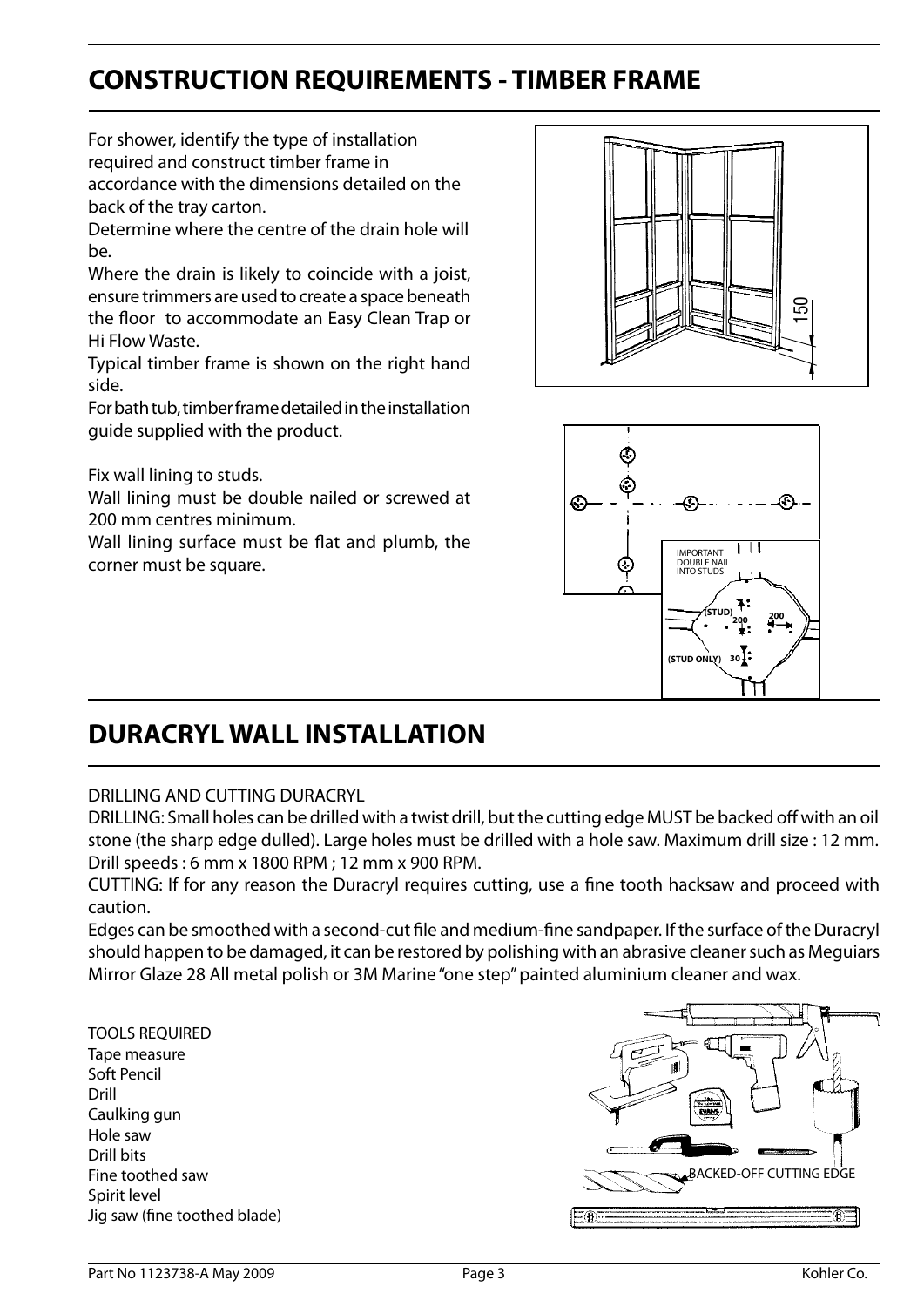#### DURACRYL WALL INSTALLATION

Ensure shower tray or bath tub are installed correctly, as detailed in the installation guide supplied with the product. Peel back protective film of the tiling bead of shower tray or bath tub, in order to make a water tight seal possible.

Ensure the surface of tray or bath tub is protected during installation, and no debris can get onto the waste hole. For bath tub use a drop cloth.

For shower tray , select appropriate size, then cut base protector from back of shower tray carton. Place it in shower tray.

Mark and drill holes required for outlet fittings.

NOTE: Drilling and cutting instructions appear on the previous page.

Position wall in place. Check fit to ensure wall fits squarely into corner. Tape edges to hold into position.

Where necessary (bath tub) notch the edge of the wall to fit over the tiling bead as shown on the right hand side diagram.



**Tiling Bead** 



**NOTE-**

Notch the edge of the wall lining over the edge of the<br>tiling bead as shown. Acrylic cutting hints are on the back page of the bath<br>installation instructions.



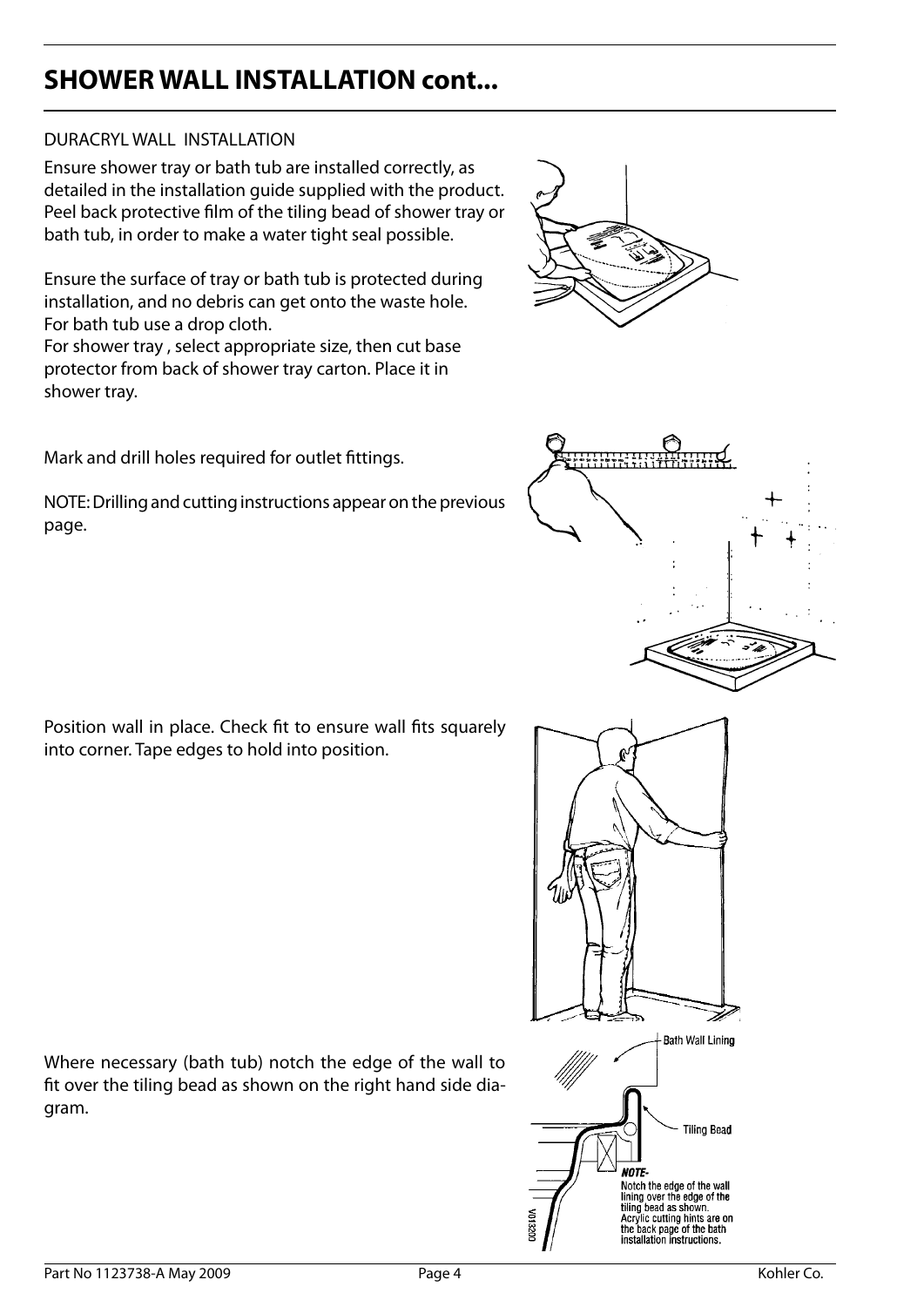With a soft pencil, mark around the perimeter of the wall. This will be the basis for marking the glue pattern.

Before marking, make sure wall is pressed firmly into corner .

Carefully **measure and mark pattern** on wall board surface as shown on the right. **Do not apply the adhesive at this stage.**

NOTE: Measurements from edges, top and base. All dimensions below are in millimeters.

Refer to diagram on the right hand side for adhesive pattern for:

- Flat shower wall
- Side contour shower wall
- Flat bath wall



For corner contour shower wall pattern must be marked on both wall board and duracryl shower surround.

Refer to diagrams on the right hand side for both patterns.

At this stage it is essential that the back side of the duracryl wall and the surface of the wall board are wiped clean with a damp cloth. This will ensure that all dust is removed from both surfaces and provide a clean surface for the adhesive. Allow both surfaces to dry before adhesive application.

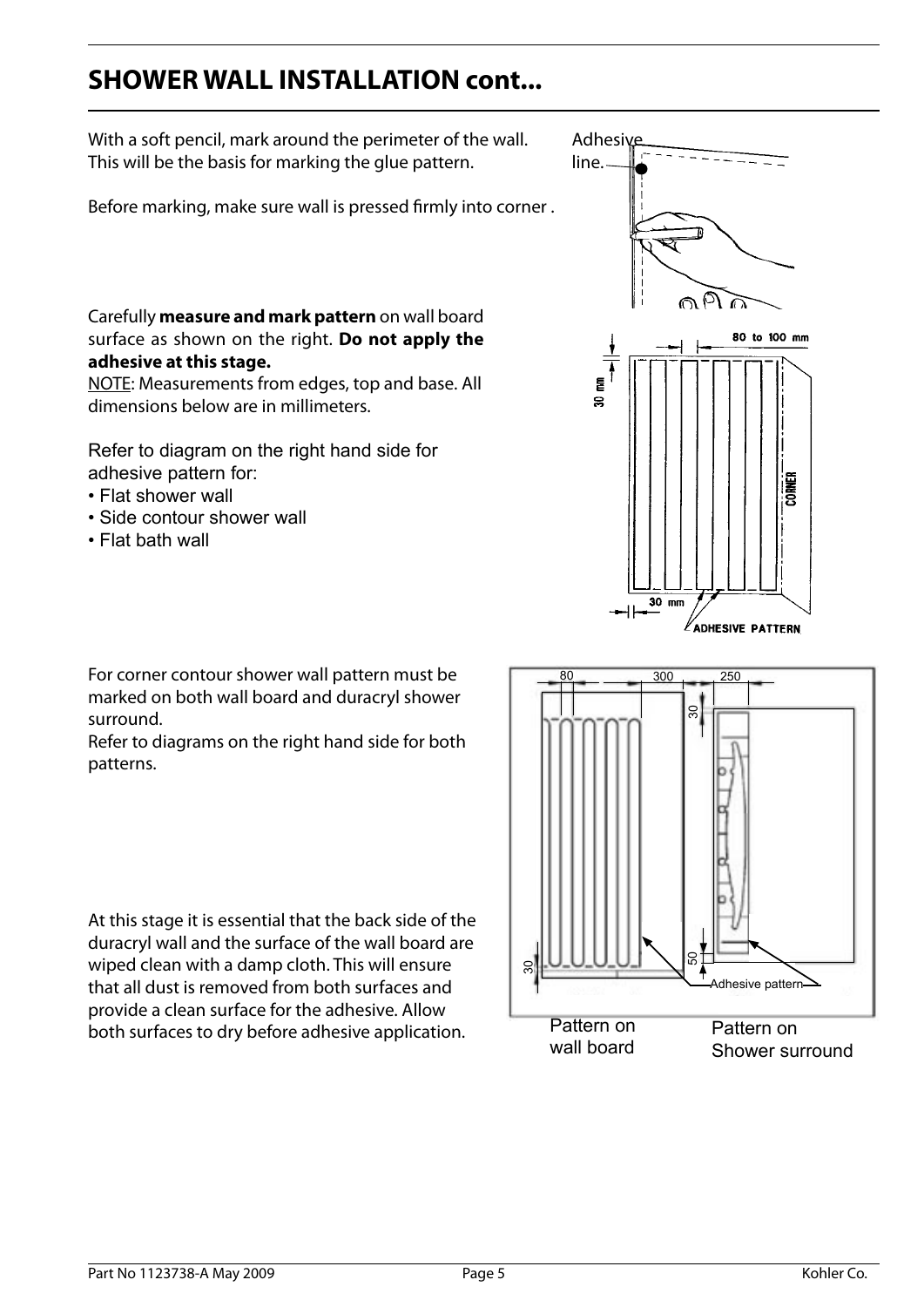Prepare sealant and adhesive cartridges.<br>Cut nozzle on sealant and adhesive cartridges as **ADHESIVE** shown in the picture on the right. Pierce protective foil inside adhesive cartridge.



CAUTION Do not apply adhesive below 5°C. Temperatures below this point will require adhesive to be warmed up to assist with adhesive flow and application. Use only in ventilated areas.

Apply sealant to shower tray or bath first as shown on the right hand side diagram.

Ensure the protective film has been peeled back from tiling bead of base before applying sealant . Leave the rest of the shower tray or bath still covered by the plastic film, to protect it during installation.

Apply a bead of sealant for 50 mm from both front corners at base of upstand as shown.

Apply a second bead to full length at top of upstand.

#### Apply adhesive to wall board.

Do not use on previously painted, sealed or ceramic walls. Use only on the following substrate:

- Plaster Board
- Fibre cement
- 

Follow the pattern marked. Start at top working your way down.

Apply vertical pattern first then fill in horizontal lines.

For corner contour shower wall remember to apply the adhesive on the acrylic wall as show on previous page.





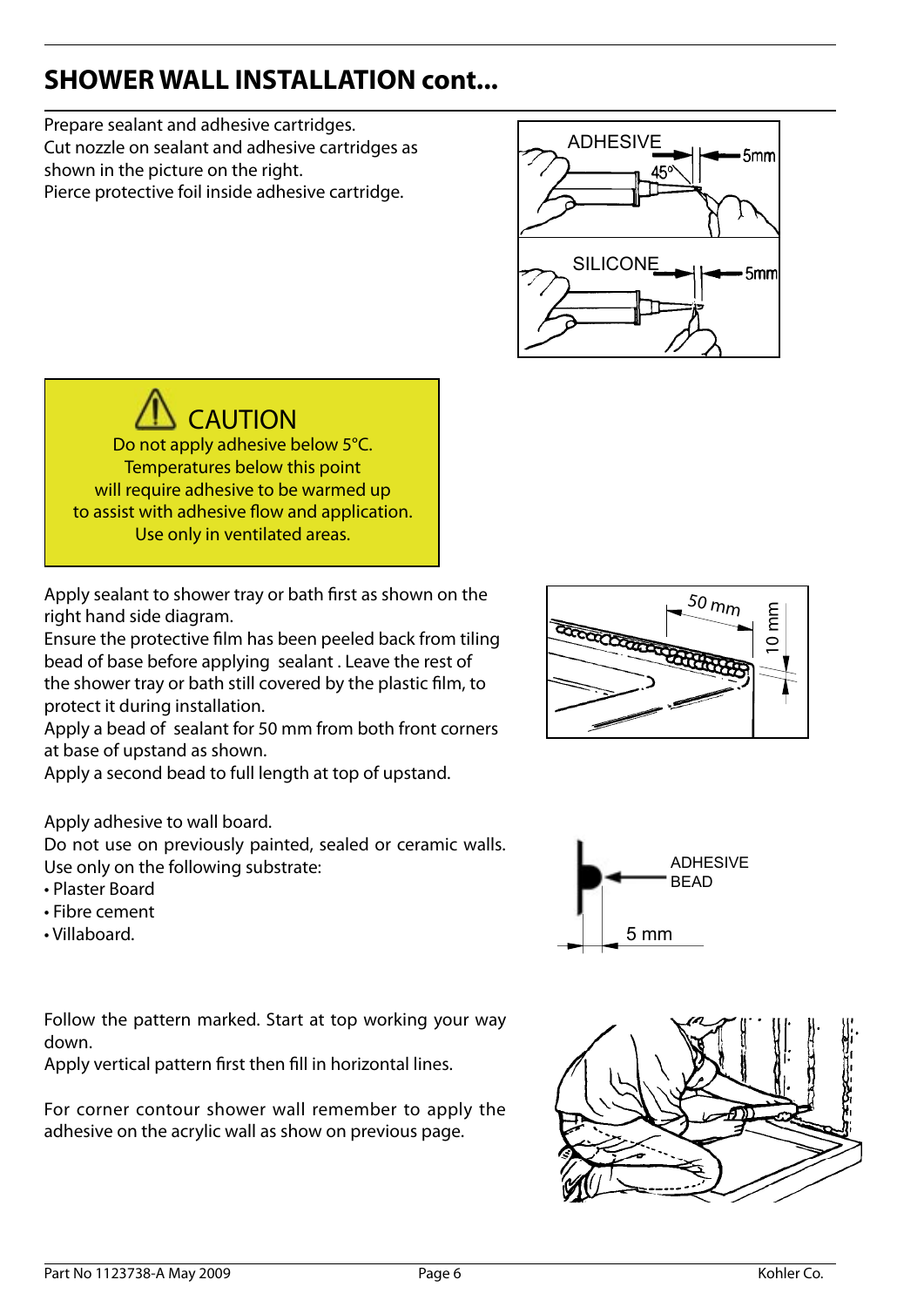To install the wall follow adhesive manufacturer instructions.

As a general rule, place wall into position. Press firmly back into corner to ensure that the wall makes full contact with corner along its entire length.

Press into corners first, then press toward edges. Use a soft clean cloth to press firmly and remove any rippling along glue lines. Check and repress if necessary.

Remove plastic film.